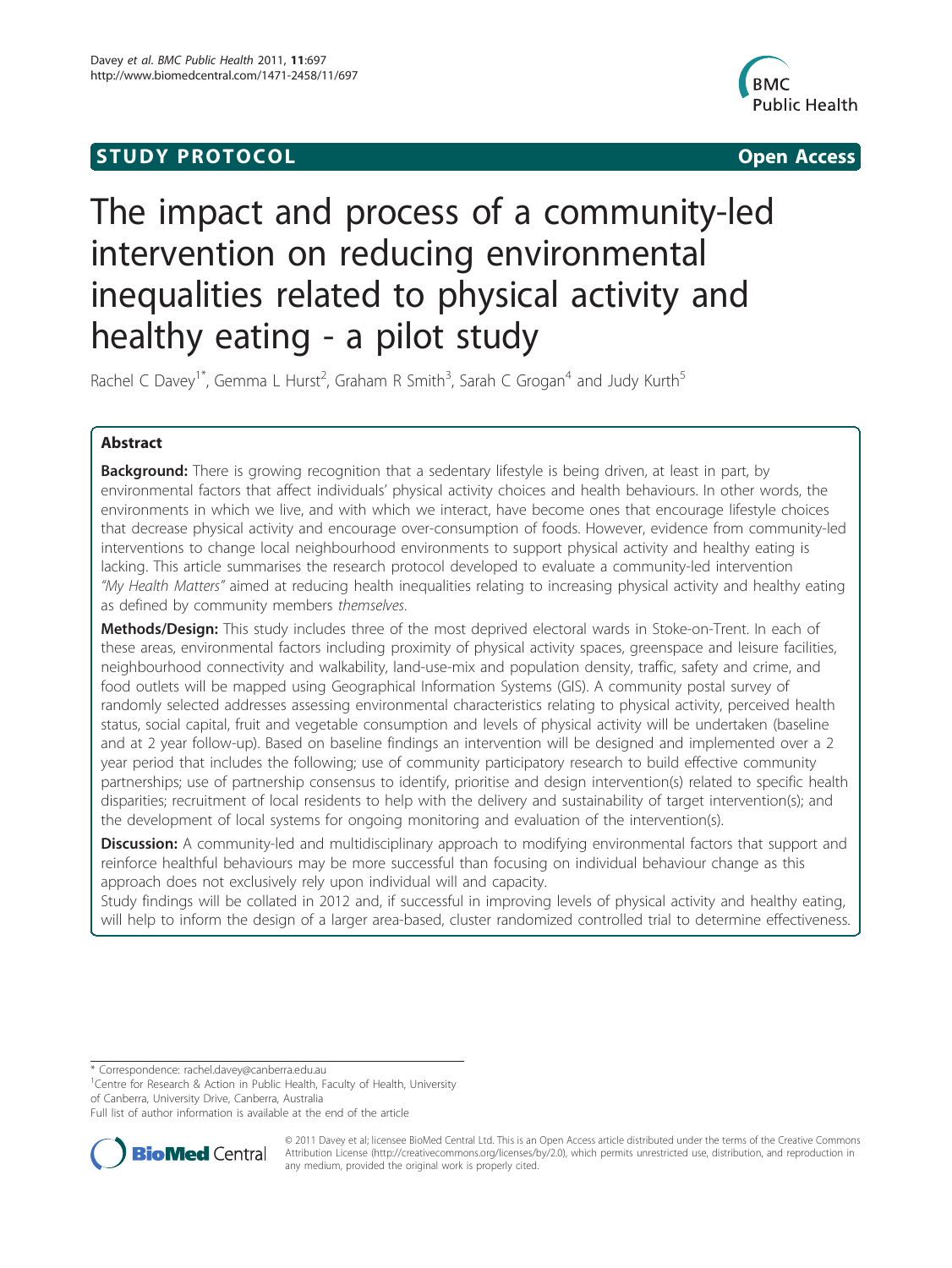#### Background

There is growing recognition that the rising incidence of obesity is being driven by environmental factors that affect individuals' physical activity and dietary choices. The environments and neighbourhoods in which we live, and with which we interact, have become ones that, in the main, encourage lifestyle choices that decrease physical activity and promote overconsumption of foods. Previous research has identified broad features of the environment and neighbourhood that are likely to affect health outcomes. These include physical features of the environment (e.g. urban form [\[1](#page-6-0)], access to greenspace areas for play and active living [[2\]](#page-6-0), pedestrian network [[3\]](#page-7-0), active transport [[4\]](#page-7-0), access to fast food outlets [[5\]](#page-7-0)), provision of services (e.g. healthcare, education), sociocultural/psychosocial (e.g. ethnic make up, level of social capital and community engagement [[6](#page-7-0)]). There is a strong link between the built environment, health outcomes and inequalities. Research in obesity is moving away from individually orientated theories to broader, more environmentally based approaches for understanding and altering the wider environmental determinants of health behaviours [[7\]](#page-7-0). The multiple, dynamic nature of those factors that might influence health are complex, especially for those who live in circumstances marked by social, economic and environmental disadvantages.

Recent debate about social inequalities in health has moved from what could be described as a Universalist approach to one that gives greater consideration to the importance of time and place [[7,8\]](#page-7-0). The connections between social deprivation and ill-health occur in particular localities and in a particular period. Public health strategies designed to enhance health and reduce social inequalities need to be based within particular localities and take cognizance of social and cultural heritage [[9\]](#page-7-0). However, the development of such strategies is complex, requiring both inter-sectoral collaboration and the active participation of local people in their design and implementation. Research in this area to date has been limited, focusing more on identifying the particular determinants of health rather than attempting to design and evaluate particular local solutions. This study is designed to contribute to this limited body of interventionist research.

While there is a huge body of literature that shows wide health inequities between groups or communities based on socio-economic deprivation, and more recently that "places and neighbourhoods" may be the way in which these inequalities are produced or reduced [\[10-12](#page-7-0)] there is very little clear evidence as to what types of interventions are most likely to reduce health inequalities. Place-based interventions re-emerged in public health in the 1980s when the Ottawa Charter [[13](#page-7-0)] promoted the strategy of creating supportive environments that facilitate and support engagement with healthier behaviours. This gave rise to the WHO Healthy City movement where emphasis was placed upon reducing health inequalities through policy initiatives for improving the environment through social and economic change. However, difficulties in applying traditional research methods in evaluating these complex interactions has meant that there is little evidence-base of the impact of area-based community-led interventions. The health inequalities caused by this complex, ecological interaction of factors and conditions are not likely to yield to traditional, linear, causal chain, expert-driven approaches to problem solving. Therefore novel methodological and mixed-method approaches are required and as such, we have designed this pilot study to help meet some of these challenges and to inform a larger study, should its findings be positive.

Our approach aims to enhance the health of a community through promoting greater local involvement in community and health decision making to address the health needs and inequities experienced by the community. The establishment of such an approach within any community requires considerable engagement with the community and other agencies. An understanding of the various processes involved in the development and implementation of such a programme is essential if we are to maximize its transferability.

#### Methods/Design

The "My Health Matters" project will run over 3 years and aims, in collaboration with local stakeholders in the UK health economy (Stoke-on-Trent Primary Care Trust, the Local Strategic Partnership, Stoke-on-Trent City Council, WHO Healthy City, Stoke-on-Trent Board and Third Sector organisations), to promote health in deprived inner city wards of Stoke-on-Trent, UK by undertaking a community-led intervention aimed at reducing health disparities and the associated environmental determinants related to those of the population who are sedentary and overweight/obese. The "My Health Matters" project will focus on adults (16+ years), rather than on children; however, families will be involved in the programme where appropriate.

#### Study aims

The aim of our proposed study is to determine the efficacy of a community-led intervention in changing environmental determinants of lifestyle health behaviours by targeting barriers relating to increasing physical activity and healthy eating as defined by community members themselves. Information on process and effect size will be used to design a larger controlled trial should the findings be positive.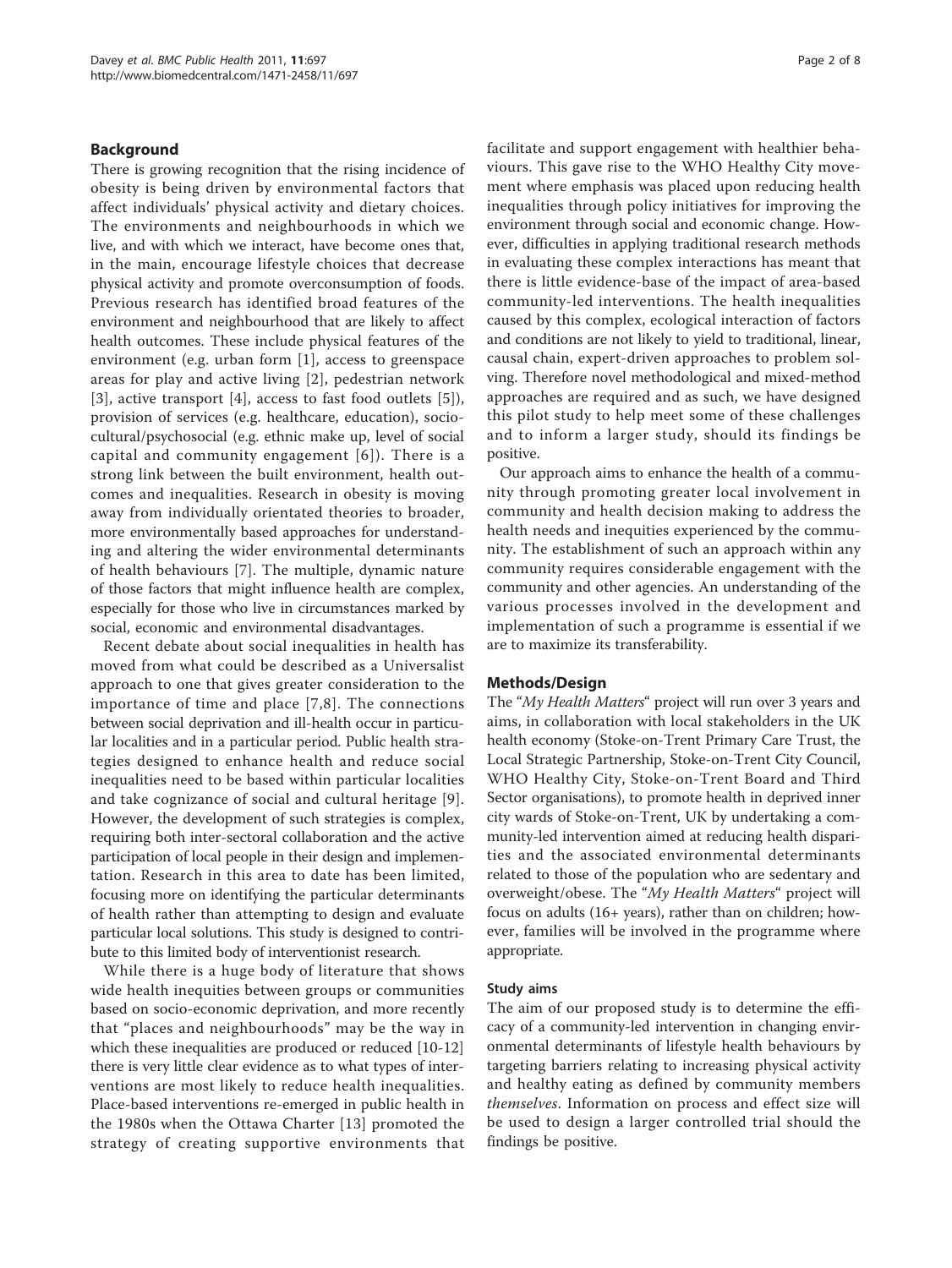#### Study design

Case study pre-post test intervention in three electoral Ward areas of similar socio-economic deprivation [\[14](#page-7-0)] in a deprived inner city in the UK with an estimated population of ~10,000 adults.

Targeted communities in these wards will take part in an intensive community-led project, designed to engage its residents in the development and delivery of a range of health related interventions over a period of 2 years. The intervention will:

1. use community participatory research to build an effective community partnership in order to engage community residents, and strengthen community involvement and participation

2. use partnership consensus to identify, prioritise and design intervention(s) related to specific health disparities (and their relevant environmental determinants and mediators)

3. recruit local residents and Third Sector organisations to help with the delivery and sustainability of the target intervention(s)

4. establish local systems for ongoing monitoring and evaluation of the intervention

5. establish a local Public Health Advisory Group comprised of members from cross-government departments (e.g. urban planning, architecture, health, police and transport) to help facilitate policy change

## Research hypothesis

It is predicted that a community-led intervention (working with the community and multiple agencies collectively to achieve beneficial change in a given factor) will increase the proportion of the target population who are physically active (taking part on at least 3 days/week in moderate intensity sport and active leisure) by 10% more (after a two year of intervention).

## Study population

Our study will include targeted lower level Super Output Area (SOAs), the smallest geographical unit for which census information is available in the UK, in three deprived wards in Stoke-on-Trent, UK (Meir, Burslem South and Bentilee) that are similar with regards to socio-economic status (i.e. in the most deprived 40% of the 2007 Index of Deprivation - (IMD)) and are not undergoing major housing regeneration over the next 3 years. A lower level Super Output Area consists of a population size of  $\sim$ 1,500. These spatial units were chosen because they provide an approximate neighbourhood level of analysis due to their population size and are tied to UK Census data.

## Proposed sample size

Sample size calculations for the independent survey sample are based on Cohen's arcsine transformation for estimating differences between proportions [\[15\]](#page-7-0), where;

$$
\varphi = 2 \arcsin\left(\sqrt{p}\right)
$$

$$
h = |\varphi_1 - \varphi_2|
$$

P is the proportion and h is the effect size to be detected. The best available estimate of the population proportion currently active at the recommended level was that taken from Active People Survey 2 [[16](#page-7-0)] (subgroup NS-SEC 6-8 i.e. those most closely matching the demographic profile of the target population for this study), which was 7.5%. Based on our previous research [[17\]](#page-7-0), we anticipate being able to achieve a 10% increase in this population proportion i.e. 17.5% after the community-led intervention. Using Cohen's arcsine formula this gives a standardised effect size of 0.273. Assuming a false positive error rate of .05, statistical power of .8 and this standardised effect size, we have calculated a required sample size of 283 participants at follow-up. Further, assuming a survey response rate of 10% (expected to be low for this target population) the issued sample size will be 2830 surveys.

#### Study components

The study will be conducted in 4 overlapping phases over a total of 3 years.

## Phase 1: Baseline -mapping of the built environment and community survey using Geographical Information Systems (GIS)

During Phase 1, novel datasets will be assembled that contain data from existing local, regional and national databases together with data from the Regional Library, Public Health Observatory and Ordnance Survey. Within each ward we will map data at the unit of lower layer Super Output Area (LSOA) neighbourhood. LSOAs consist of 4-6 output areas (OAs) which are the building blocks for the 2001 Census. Each SOA has a minimum population of 1,000 and a mean population of  $\sim$ 1,500. SOAs have the following advantages: (a) they are ultimately composed of groups of postcodes and so facilitate better linkage with other datasets that have postcodes, (b) they provide 100% coverage for a range of socio-economic data from the census, (c) the same unit was used for the Index of Multiple Deprivation 2007 and (d) they will be the standard unit for collection of National Statistics and so provide links with other datasets.

For each LSOA population within the wards, we will map a number of key environmental indices that have been identified from the literature to potentially impact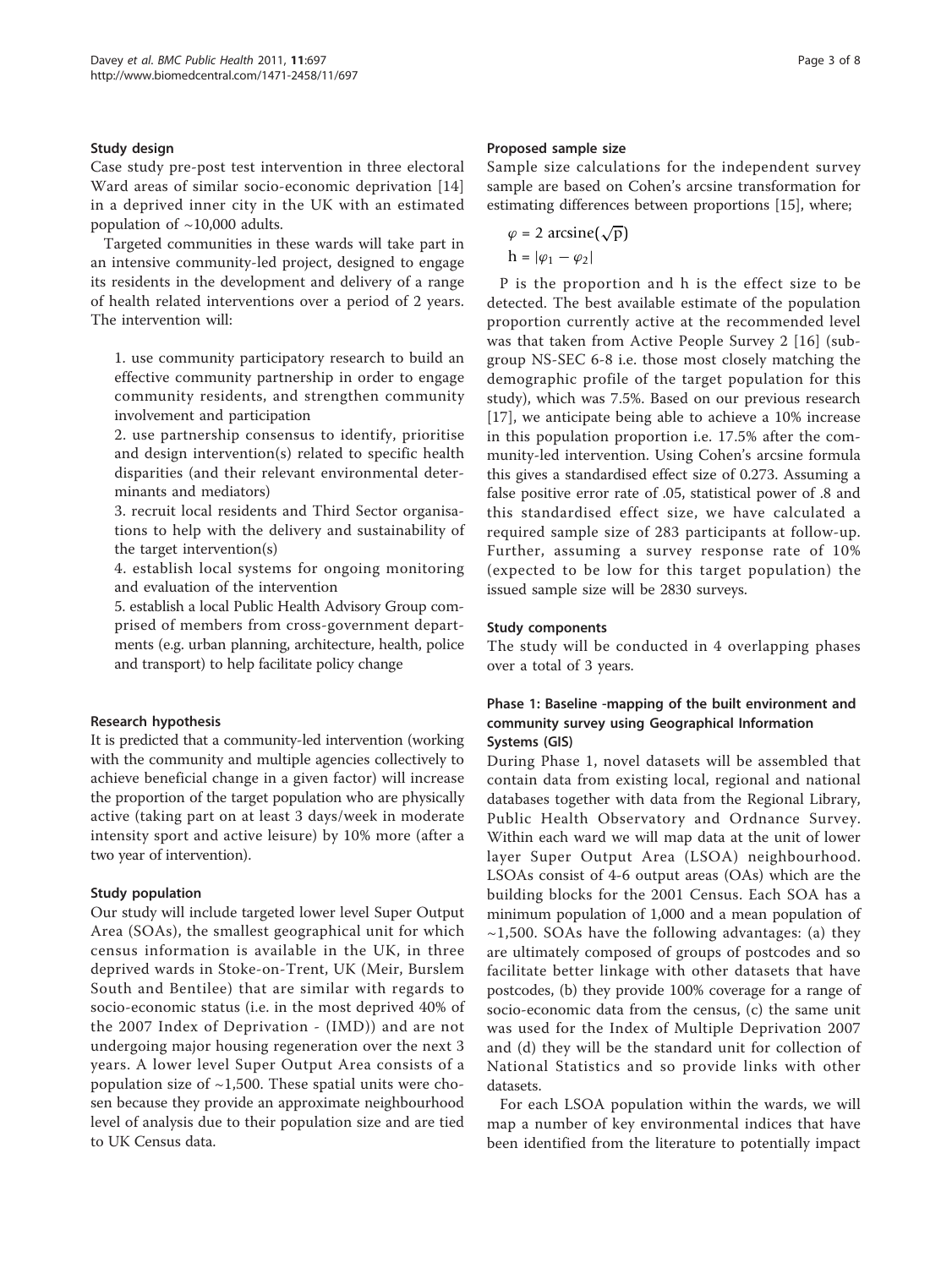on levels of physical activity and eating [[18](#page-7-0)]. These include;

- Population density
- Access to green space
- Access to local services, shops and food retail (including fresh food retail and "fast" foods)
- Access to physical activity facilities (indoor/ outdoor)
- Street connectivity
- Land use mix
- Road traffic levels
- Road traffic accidents (including pedestrians and cyclists)
- Crime and anti-social behaviour

All of the above measures will be calculated around every residential address within the study areas. They will be reported within a defined neighbourhood boundary representing a pedestrian catchment area. These neighbourhood boundaries will be created by measuring a 500 m and 1 kilometre walking distance along all roads and pathways from each residential address. A full description of the methodologies, using Geographical Information Systems (GIS) to create these boundaries [\[19\]](#page-7-0), and the data sets used can be found in a separate technical report [[20](#page-7-0)].

#### Community survey

Addresses will be selected from the postcode address file representing all of the targeted streets within each ward included in the study. Postal questionnaires will be sent to a random sample of addresses within the study area for each of the Lower Super Output Areas (LSOA). For each household a random date will be generated and the adult whose birthday falls closest to this date will be asked to complete the questionnaire (intended to select persons within the household with equal probability).

As an incentive, all participants will be entered in to a prize draw for £200 of High Street vouchers if they complete and return the questionnaire.

All respondents at wave 1 would be issued again at wave 2 (at 24 month follow up). This gives sufficient power to detect the expected 10% difference in population proportions. Since only one person is being randomly selected at addresses which have more than one resident aged 16+, at the analysis stage we would apply weights (equal to the inverse probability of selection) to adjust for this.

The self-report questionnaire will include validated and reliable questions on physical activity [\[21\]](#page-7-0), behavioural intentions and behavioural change [[22\]](#page-7-0), perceived health - SF12 [\[23](#page-7-0)], perceptions of the local neighbourhood for physical activity (Neighborhood Environment Walkability Scale) [[24](#page-7-0)], social capital [[25](#page-7-0)] and socio-demographic information (gender, age, ethnicity, education level, household tenure). The questionnaire and survey procedures will be fully piloted before the main fieldwork for wave 1 and for any changes or additional questions at wave 2 (at follow up).

In addition to the survey a random sub-sample of 100 adults from each of the three Wards will be asked to wear an accelerometer (GMT1) for 7 consecutive days to measure physical activity levels [[26\]](#page-7-0).

Results from the objective GIS mapping and community survey will be used as the basis of community consultation.

## Phase II: Establish working Groups for intervention planning

Each ward of Stoke-on-Trent, UK has an Area Implementation Team (AIT) which is directly aligned to Stoke-on-Trent City Council, Stoke Primary Care Trust, and the Local Strategic Partnership and involves membership from joint services (e.g. Health, Police and Fire Services, private, community and voluntary sector organisations). The aim here is to bring both the target community and a multidisciplinary professional perspective to the process of planning the intervention. Encouraging individuals and groups for whom the intervention is intended will help optimise sustainable consensus and action. This will be achieved through the AIT network by the formation of neighbourhood "Working Groups" with representation from those who are the intended beneficiaries and those implementing the programme taking account of the need for culturally relevant programmes for diverse groups. Community participants are likely to be a mixture of unaffiliated residents, voluntary organizations, staff members from the AIT and leaders from community organizations. It is recognized that over time membership of these groups may change. The task of these groups will be to help determine performance objectives and determinants to develop an overall matrix of change objective grid; this process is described in Phase III. The AIT Network will help with the setting up and coordination of these groups and a dedicated Community Development Worker (CDW) will be allocated to each area. These CDWs will act as agents and catalysts for change and will work across several levels and will be responsible for increasing motivation and demand for health. This will be achieved through an approach which combines community engagement with supportive policy change that focuses on facilitating and creating healthy urban environments (as identified by community members themselves).

#### Phase III: Programme development and implementation

The perspective for this part of the programme is the continued use of the ecological framework which recognises that individuals' behaviours are determined by a web of factors that operate at multiple levels [[27\]](#page-7-0). We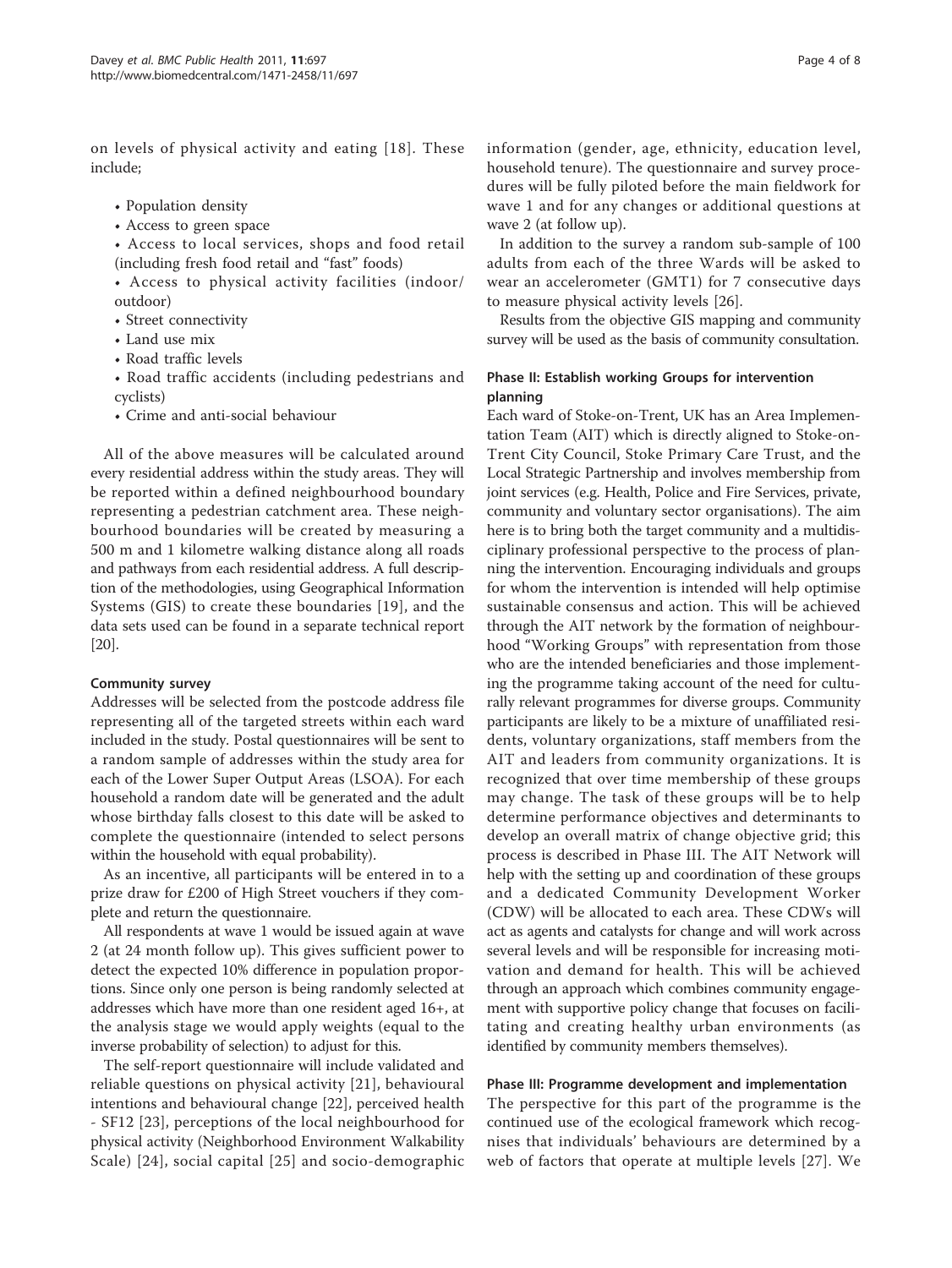aim to reduce health inequalities by targeting healthrelated problems defined by community members themselves. We will use Intervention Mapping (IM) which is a stepwise procedure for the systematic development,

implementation and evaluation of health promotion programmes using the social ecological approach (see Figure 1) [[28](#page-7-0)]. In line with ecological models of health behaviour, IM distinguishes between individual and

| Evaluation                                   | Step 1<br><b>Needs Assessment</b>                                                  | Plan needs assessment with PRECEDE model<br>Assess health, quality of life, behaviour and<br>environment<br>Assess capacity<br>Establish program outcomes<br>$\bullet$                                                                                                                                                                                                       |
|----------------------------------------------|------------------------------------------------------------------------------------|------------------------------------------------------------------------------------------------------------------------------------------------------------------------------------------------------------------------------------------------------------------------------------------------------------------------------------------------------------------------------|
|                                              | Step 2<br><b>Matrices</b>                                                          | State expected changes in behaviour and<br>environment<br>Specify performance objectives<br>Specify determinants<br>Create matrices of change objectives                                                                                                                                                                                                                     |
|                                              | Step 3<br><b>Theory-Based</b><br><b>Methods and</b><br><b>Practical Strategies</b> | Review program ideas with interested<br>$\bullet$<br>participants<br>Identify theoretical methods<br>Choose program methods<br>Select or design strategies<br>$\bullet$<br>Ensure that strategies match change objectives                                                                                                                                                    |
|                                              | Step 4<br>Program                                                                  | Consult with intended participants and<br>$\bullet$<br>implementers<br>Create program scope, sequence, theme and<br>material list<br>Develop and design documents and protocols<br>$\bullet$<br>Review available materials<br>Develop program materials<br>$\bullet$<br>Pretest program materials with target groups<br>and implementers and oversee materials<br>production |
|                                              | Step 5<br><b>Adoption and</b><br><b>Implementation Plan</b>                        | Identify adopters and users<br>$\bullet$<br>Specify adoption, implementation, and<br>sustainability performance objectives<br>Specify determinants and create matrix<br>Select methods and strategies<br>Design interventions to affect program use                                                                                                                          |
|                                              | Step 6<br><b>Evaluation Plan</b>                                                   | Describe the program<br>Describe program outcomes and effect<br>questions<br>Write questions based on matrix<br>Write process questions<br>Develop indicators and measures<br>Specify evaluation designs                                                                                                                                                                     |
| Figure 1 Intervention Mapping protocol [28]. | Implementation                                                                     |                                                                                                                                                                                                                                                                                                                                                                              |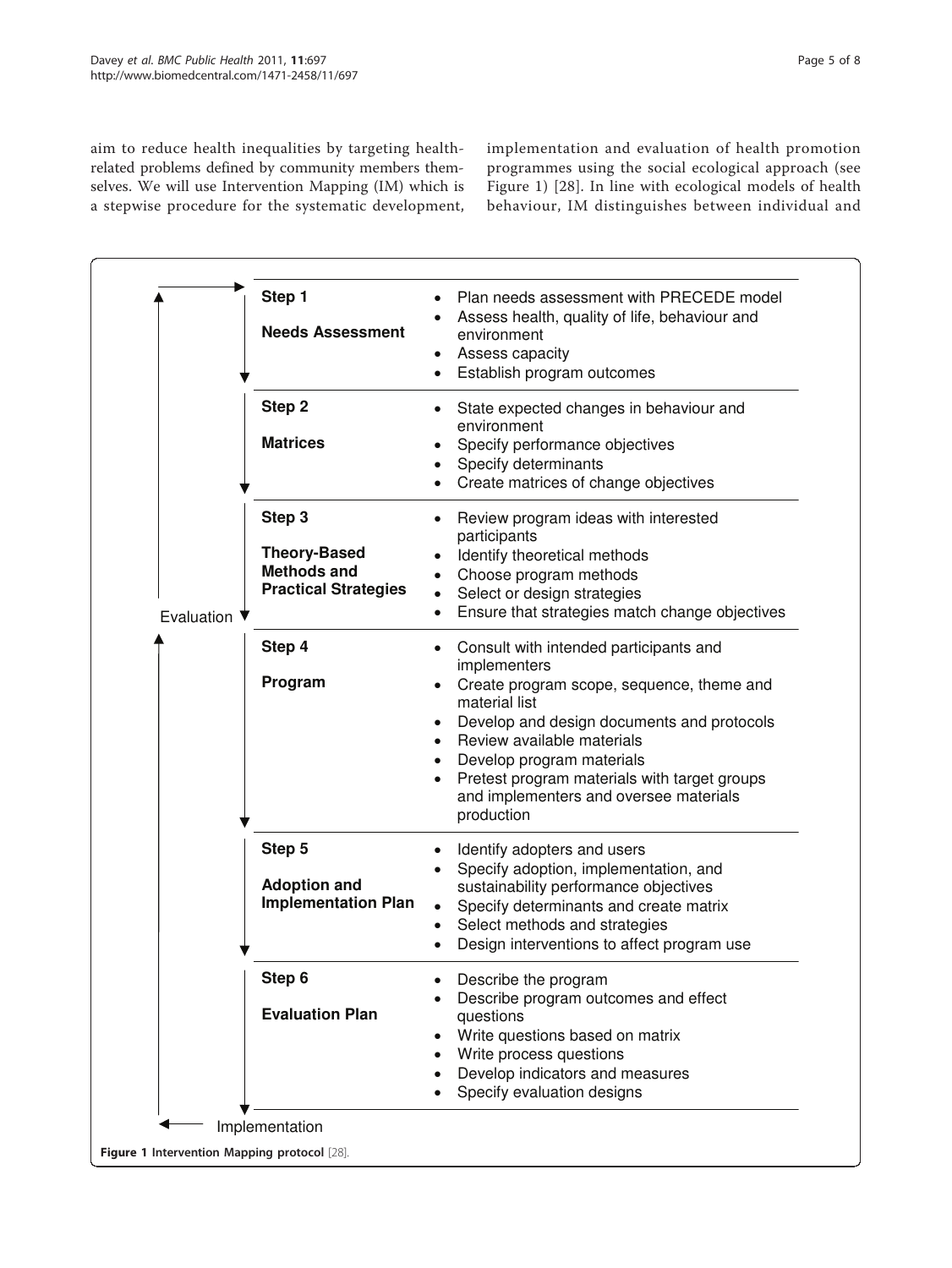environmental determinants of health behaviour and is an integrative problem driven approach to explore mediators of behaviour change and to identify potential behaviour change strategies. IM is a systematic way to proceed from knowledge about behavioural determinants to specific change goals, and subsequently to intervention methods and strategies, based on the population intervention matrices. Such matrices finally develop into an "intervention map" that makes the translation of objectives for change to actual intervention activities.

This phase provides the foundation of the intervention by specifying who and what will change as a result of the intervention. The aim of this phase is to establish a set of matrices of selected ecological levels (i.e. individual, interpersonal/family, community, organisational, policy through to societal) that combines performance objectives for each level with selected determinants required to produce change objectives. This process will define what needs to be achieved in order to enable changes in behaviour or environmental conditions that will increase physical activity levels. Objectives beyond the individual will include environmental agents selected at each ecological level.

Members of the community organised into "working groups" will be asked to formulate specific programme objectives for each of the key environmental issues related to lifestyle choices, namely (i) individual, (ii) interpersonal/ family (iii) social factors, (ii) organisational factors, (iii) policy, and prioritise these based on importance and desirability to change leading to a local health action plan (key activities and actions). For each priority area they will create a matrix of change objectives for each level of intervention planning (individual, interpersonal, organizational, community, and societal) by crossing performance objectives with determinants.

Our approach emphasizes the importance of local relevance and context. Thus the precise health issues and intervention(s) over the 2 years to be addressed cannot be defined a priori. The community-led intervention(s) will be facilitated by the CDWs and neighbourhood Area Implementation Teams working in the three intervention Wards.

Programme implementation will be resourced by Stokeon-Trent Primary Care Trust. We will endeavour to incorporate the intervention programme within mainstream healthcare delivery through local commissioning via the PCT in order to ensure sustainability. We will embed successful elements of the intervention within organisations' routines, and by capacity-building in the recipient communities. As part of the intervention we will use programme "champions" recruited from volunteers in the community and trained to help support and facilitate the adoption of programme objectives.

Throughout the intervention period, we will develop an evaluation framework based on the Logic Model [[29](#page-7-0)] designed to enable partners to monitor programme activities and to assess the extent to which those activities, independently or in combination, influence desired intervention goals. Key stakeholders will be involved to ensure that the results or outcomes are relevant to recipients, funders and policymakers. We will use mixed methods (qualitative and quantitative) to assess the impact of a systematic effort by residents to engage in a collaborative approach leading to culturally sensitive and appropriate action. It will not be feasible to evaluate, with full rigour, all of the individual elements that make up this multi-factorial, multi-agency approach, in which several smaller components are combined to yield an overall effect. Where we are able to do so, we have designed the programme element with sufficient power to detect expected differences in the physical activity levels.

## Phase IV

## Primary and secondary outcomes

Primary outcome measures The primary outcome measure of effectiveness of this approach will be the change in physical activity in the three areas compared with the other wards in Stoke-on-Trent (using the Active People Survey [[16](#page-7-0)]). The study is designed to detect a 10% increase (intervention areas vs. the rest of Stoke-on-Trent) in the proportion of participants reporting an increase in physical activity, made up of those initially engaging in some activity who increase this to the level recommended to derive health benefit and those initially doing little or no activity who increase to doing some regular activity. Objective measures of physical activity will be used for a random sub-sample of respondents to the community survey using 7-day accelerometry (ActiGraph) as a check on self-reported physical activity measures [\[26\]](#page-7-0).

Secondary Outcome measures These will include; proportion of the population eating 5 portions of fruit/vegetables a day, perceived health (SF-12), a sub-set of question items used by the Health Survey for England and recommended by the Office for National Statistics (ONS) will be used to assess social capital [[25\]](#page-7-0). Aspects of social capital and social change will be explored in greater depth through focus group discussions on themes related to; social participation, civic partnership, social networks, reciprocity/trust and perception of local neighbourhood environment. We will triangulate qualitative findings from these focus groups with quantitative survey data.

## Assessment of processes

Qualitative data will be collected at various stages of the project. This will involve individual interviews and group discussions with selected residents. This will assess their perceptions of the programme and their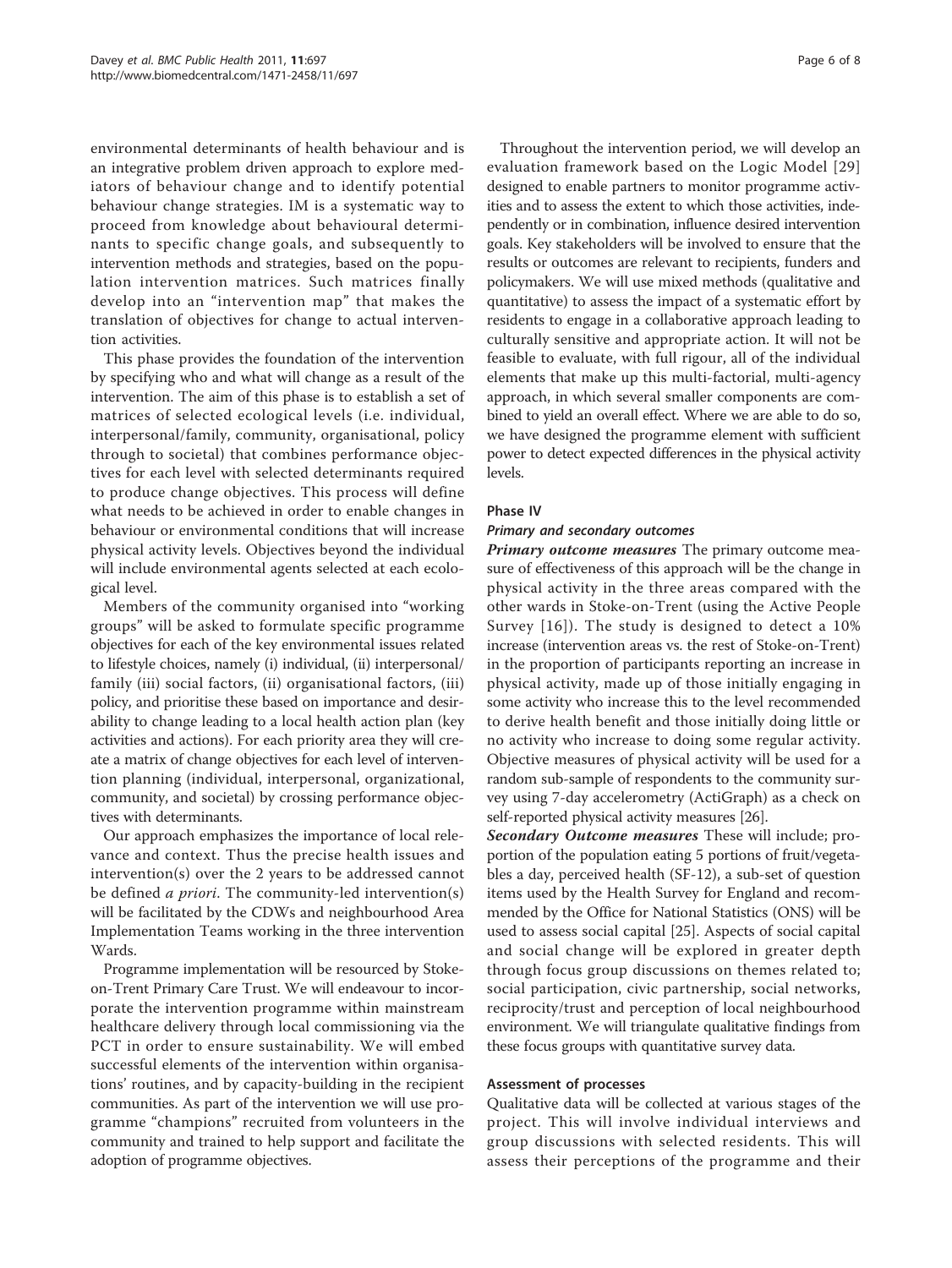<span id="page-6-0"></span>integration of it into their everyday lives. These interviews will be conducted prior to the intervention, at least twice during the intervention, and after the intervention has concluded. The interviews will be taperecorded and subjected to thematic analysis [[30\]](#page-7-0). In addition, interviews will be conducted with a sample of the various social and health professionals and volunteers involved in the project to identify their perceptions of the programme and the challenges they had encountered in its implementations. Based upon previous comparable work it is intended that for each area 20 residents will be interviewed in one-to-one interviews and there will be 8 group discussions with approximately 6 residents in each group. This is a total of 68 residents together with 10 professionals and volunteers. Written, informed consent will be obtained from study participants. It is intended to supplement the interviews and discussions with substantial ethnographic field notes, narrative diaries (videos and photographs) and other data (e.g. photographs, minutes of meetings, newspaper reports, etc.) collected by the researchers on community meetings and other activities. This broad array of data will be collated and systematised to develop a sophisticated understanding of the processes involved in the development of the intervention [\[9](#page-7-0)].

## Data analysis

Chi-squared analysis will be used to test for differences in the distributions of PA categories in the intervention and control areas. Multinomial logistic regression analysis will be used to derive odds ratios for the various physical activity categories between the areas. Qualitative analysis of the interviews and discussion groups will follow the principles of thematic analysis [[30](#page-7-0)]. The interviews will be audio tape-recorded, transcribed and entered onto a database. Then using the qualitative analysis computer package N-Vivo it is planned to conduct a thorough coding of the data followed by identification of basic themes and larger themes.

#### Ethical arrangements

Ethical approval has been obtained by the Research Ethics Committee, Staffordshire University.

## **Discussion**

The need for a community-led collaborative approach to combating social inequalities in health has grown out of the recognition that many of the complex determinants of health lie beyond the control of the individual and even of clinical and public health institutions alone. Social factors have a strong influence on health and longevity. Those in deprived areas often lack access to health services, which reduces their likelihood of having disease detected early, live in areas where there is poor access to fresh affordable food and areas to play and participate in physical activities (green space areas run down, vandalised) and often have a number of lifestyle modifiable risk factors (e.g. smoking, sedentary behaviour, high alcohol intake) that compound these health issues. In addition, those living in poor areas are more likely to suffer from depression, stress and poor mental health [\[31,32\]](#page-7-0).

There is a need to develop evidence-based practice around health interventions that improve public health of communities. Development of an evaluation framework and dissemination of best practice would add considerably to the current evidence-base and offer possibilities for future service innovation across other NHS PCTs.

#### Conclusions

There is a need to develop new approaches to combating health inequalities. A community-led approach is an important component of health improvement policy and practice. However, although these approaches are often described, their impact is seldom evaluated and the process of integrating into local area planning usually ignored. Community participatory research and community-led intervention are grounded in the concepts of "local community" and "local control" and in combination may potentially provide the required social and political combination to address some of the health inequalities related to physical activity.

#### Acknowledgements

The research project is funded by NHS Stoke on Trent Primary Care Trust and the ESRC and Department of Health through a Knowledge Transfer Partnership.

#### Author details

<sup>1</sup> Centre for Research & Action in Public Health, Faculty of Health, University of Canberra, University Drive, Canberra, Australia. <sup>2</sup>Centre for Sport, Health 8 Exercise Research, Staffordshire University, Leek Road, Stoke-on-Trent, UK. <sup>3</sup>Institute for Environment, Sustainability & Regeneration, Staffordshire University, College Road, Stoke-on-Trent, UK. <sup>4</sup>Centre for Health Psychology, Staffordshire University, College Road, Stoke-on-Trent, UK. <sup>5</sup>Stoke on Trent Primary Care Trust, Civic Centre, Glebe Street, Stoke-on-Trent, UK.

#### Authors' contributions

The study was originally conceived by RD and GH, SG and JK. GRS provided GIS support to the project. All authors helped draft and revise the manuscript, and read and approved the final version.

#### Competing interests

The authors declare that they have no competing interests.

#### Received: 11 August 2011 Accepted: 12 September 2011 Published: 12 September 2011

#### References

- 1. World Health Organisation Europe: A Healthy City is an Active City: a physical activity planning guide Geneva: WHO; 2008.
- 2. Maas J, Verheij RA, Spreeuwenberg P, Groenewegen PP: [Physical activity as](http://www.ncbi.nlm.nih.gov/pubmed/18544169?dopt=Abstract) [a possible mechanism behind the relationship between green space](http://www.ncbi.nlm.nih.gov/pubmed/18544169?dopt=Abstract) [and health: a multilevel analysis.](http://www.ncbi.nlm.nih.gov/pubmed/18544169?dopt=Abstract) BMC Public Health 2008, 8:206.